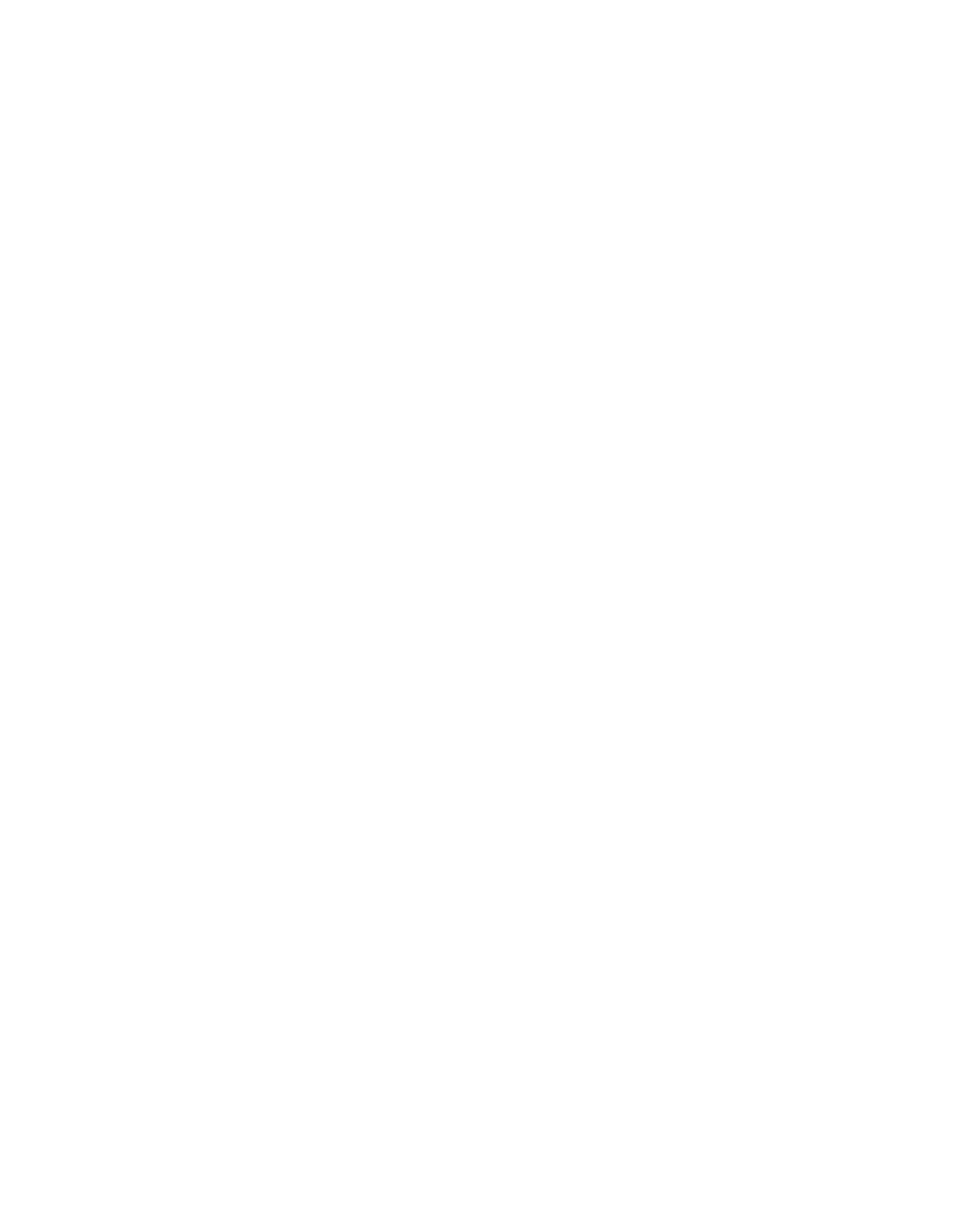## **Farmlands**

## **What regulations apply to designated farmlands?**

## *Farmlands Protection Policy Act*

The purpose of the Farmlands Protection Policy Act (FPPA) of 1981 (7 USC 42014209) is to minimize impacts on farmlands and maximize compatibility with state and local farmland programs. Farmlands are classified as prime, unique or of statewide or local importance. Farmland subject to FPPA requirements does not have to be currently used for cropland. It can be forest land, pastureland, cropland, or other land, but not water or urban built-up land. The following types of land are exempt under the FPPA:

- Soil types not suitable for crops (such as rocky terrain and sand dunes);
- Urban sites where the right-of-way required for a highway project is wholly within a delineated urban area and the project requires no property from prime or unique farmlands or farmlands of statewide or local importance; and
- Farmland that has already been converted to industrial, commercial, residential or recreation activity.

Under the FPPA, federal agencies such as WSDOT are required to submit a Farmland Conversion Impact Rating for Corridor Type Projects form (NRCS-CPA-106) to the Natural Resources Conservation Service (NRCS), formerly the Soil Conservation Service. The NRCS uses a land evaluation and site assessment (LESA) system to establish a farmland conversion impact rating score on proposed sites of federally funded and assisted projects, such as the Bigelow Gulch/Forker Road Urban Corridor Improvement project. Farmlands that score 160 points or less do not need to be given further consideration for protection by the federal agency (7 CRF 658.4).

In compliance with FPPA, a farmland conversion impact rating process was completed to assess the degree of impact on farmland conversion and whether alternative mitigation would be necessary (see attached form). Based on the NRCS evaluation, the Bigelow Gulch/Forker Road Urban Corridor Improvement project results in a score of 154 (see attached Farmland Conversion Impact Rating Form NRCS-CPA-106).

## *Farmlands Preservation Executive Order*

Washington's Farmlands Preservation Executive Order 8001 of 1980 requires state agencies to consider farmland preservation during program development.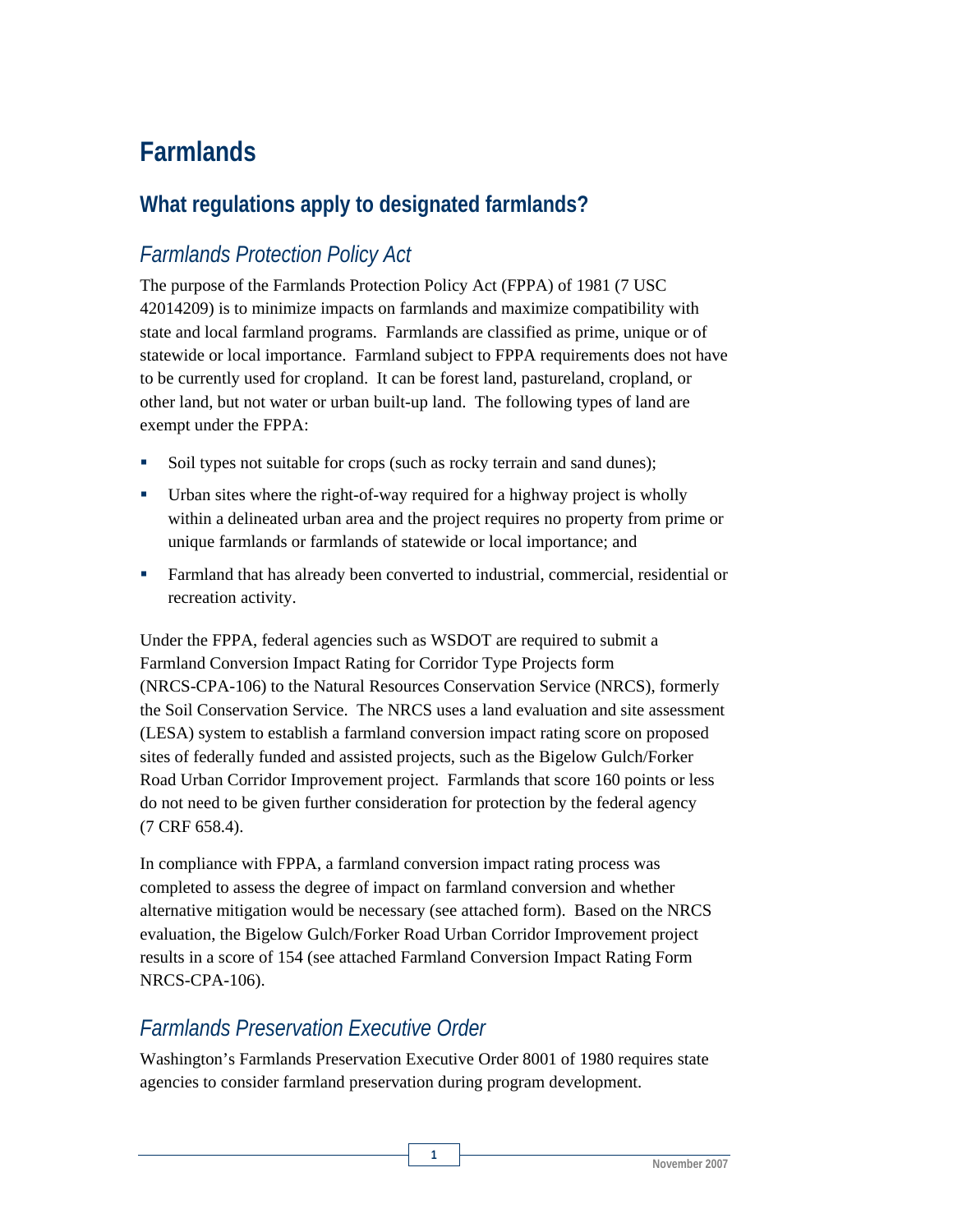Specifically, the order requires every state department, commission, board or other agency of state government making decisions affecting the siting of energy facilities, disposal facilities, transportation systems or utility corridors and agencies making decisions on environmental and/or land use permits, shall consider farmland preservation when making decisions and, in addition, give due regard to local government planning, zoning, or other local government agricultural land protection programs.

## *Washington State Growth Management Act*

The Washington State Growth Management Act (GMA) requires all counties and cities in rapidly growing areas including Spokane County to designate resource lands, including agricultural lands of long-term significance. In Spokane County these policies are included in the Countywide Planning Policy 6 and in the County's Comprehensive Plan and implementing regulations.

Spokane County Countywide Policy 6. Spokane County should maintain commercial agricultural areas to protect the long-term viability of agriculture as an important element of the local economy (Spokane County 2004).

## *Spokane County Comprehensive Plan*

The Spokane County Comprehensive Plan is a set of goals, policies, maps, illustrations and implementation strategies that states how the County should grow physically, socially, and economically. The plan emphasizes innovative and flexible strategies to guide growth and development. One of the central themes of the Plan is the promotion of economic development that occurs in harmony with environmental protection and preservation of natural resources. The Spokane County Comprehensive Plan originally adopted in November 2001, last updated on March 2007, contains 11 elements that address land use, transportation, housing, capital facilities, utilities parks, the natural environment, natural resource lands, cultural resources and subarea planning.

The Natural Resources Element of the Spokane County Comprehensive identifies agricultural lands of long-term significance within the unincorporated areas of the county and contains policies protecting those agricultural lands.

#### **Policies**

#### *Agricultural Land Designation Criteria*

Policy NR.1.4 Lands meeting the following criteria shall be designated as Spokane County Large Tract Agricultural Resource Lands of Long-term Commercial Significance: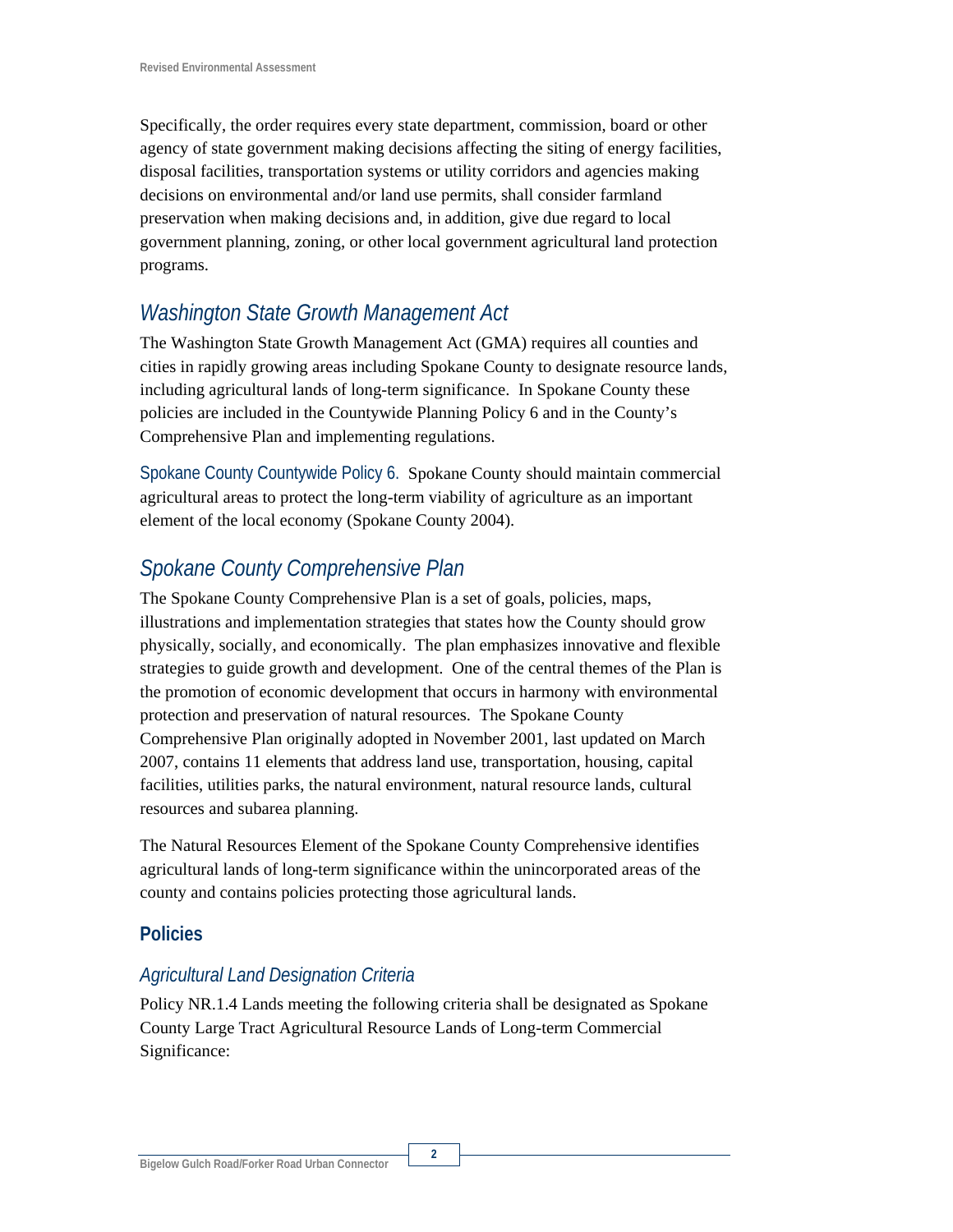a) Lands predominantly used for or capable of long-term commercial agricultural production.

b) Lands with large areas of contiguous ownership and parcel sizes predominately 40 acres or larger.

c) Lands that produce or are capable of producing predominately annual crop rotations including small grains, non-forage legumes and grass seed.

d) Land that has been designated as Large Tract Agriculture may only be redesignated or rezoned consistent with the agricultural zones reclassification criteria as specified in the Spokane County Zoning Code.

Policy NR.1.5. Lands that do not meet all the criteria for the large tract agricultural designation but do meet the following criteria shall be designated as Spokane County Small Tract Agricultural Resource Lands of Long-term Commercial Significance.

a) Lands predominantly used for or capable of commercial agricultural production.

b) Lands which produce or are capable of producing crops of local significance such as dairies, orchards, truck crops, vineyards, Christmas trees/wood lots, foraged crops, small grains, non-foraged legumes and grass.

Spokane County requires that applicants for development permits be notified if they are planning to develop near natural resource areas so that they are aware of potential impacts. When appropriate, notification shall be placed on land titles so that potential buyers are alerted to the existence of natural resource activities nearby. Below are comprehensive plan policies intended to protect and conserve agricultural lands.

#### *Residential Density - Agricultural Lands*

Policy NR.3.16. The maximum residential density within designated agricultural lands will be 1 unit per 40 acres on designated large tract agricultural lands and 1 unit per 10 acres on designated small tract agricultural lands.

#### *Conservation and Protection of Natural Resource Lands*

Policy NR.4.1. Notification should be placed on all county land use permits or approvals on or within 1,000 feet of designated natural resource lands, that the adjacent land is in resource use and subject to a variety of activities that may not be compatible with residential development. The notice should state that forest or agricultural activities performed in accordance with local, State, and federal laws are not subject to legal action as public nuisances.

Policy NR.4.2. Agricultural, forest and mining operations shall be allowed on natural resource lands when carried on in compliance with applicable regulations, even though they may impact nearby residences.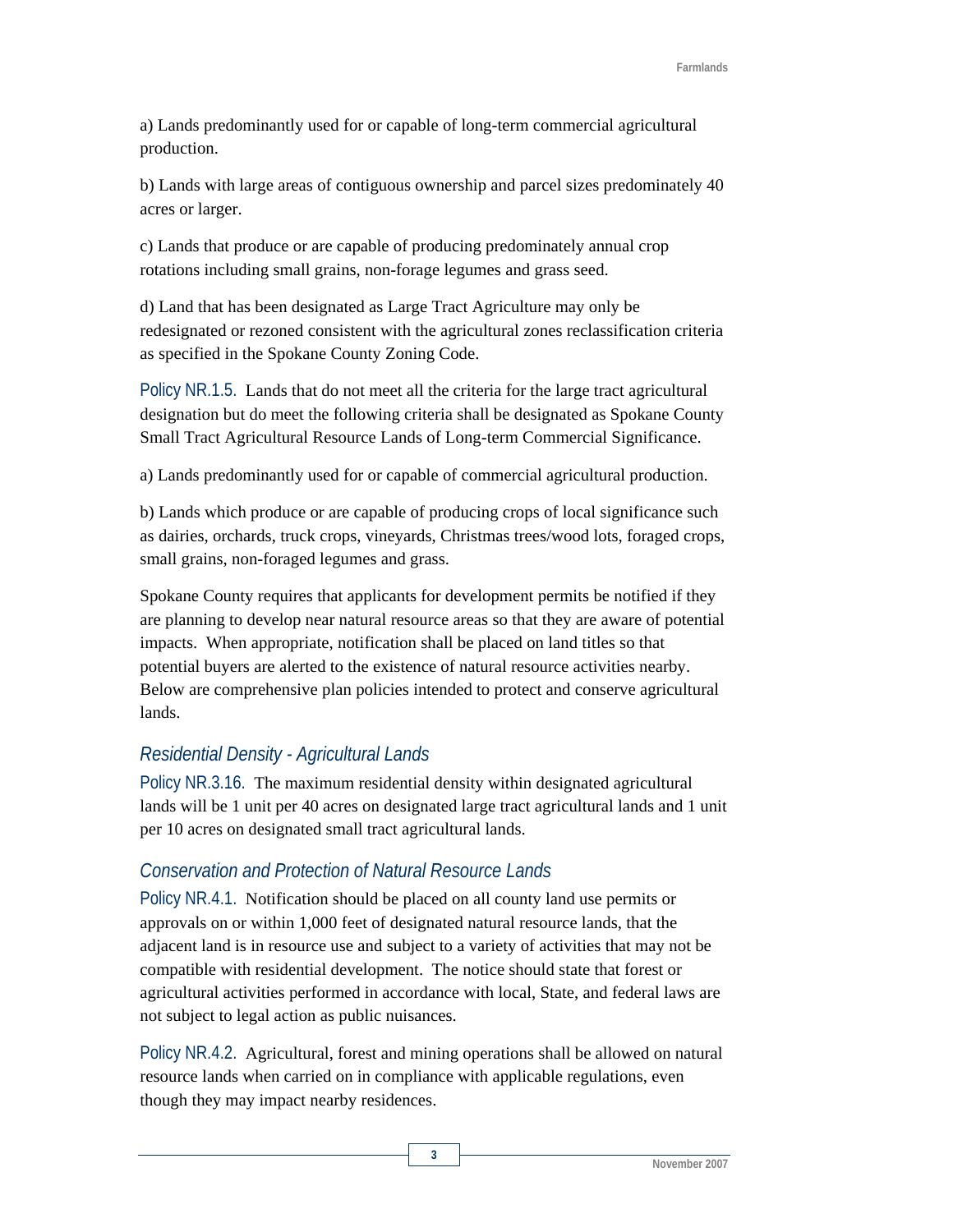Policy NR.4.3. Natural resource lands shall be managed, conserved and protected while used for natural resource production and restored to a natural state or developed in conformance with the Comprehensive Plan once resource use has stopped.

#### *Tax Policies and Incentive Programs*

Policy NR.4.4. Owners of agricultural, timber and other natural resource lands should be encouraged to participate in the current use taxing program.

Policy NR.4.5. The establishment or expansion of special purpose taxing districts and local improvement districts and the imposition of fees and charges on land within the forest.

## *Spokane County Zoning Regulations*

Spokane County Zoning Ordinance chapter 14.616, Natural Resource Lands, contains regulations designating agricultural lands and the uses permitted on agricultural lands, implementing the County's Comprehensive Plan policies. Agricultural lands of long term significance in Spokane County are zoned either Large Tract Agricultural or Small Tract Agricultural as follows:

### **Large Tract Agricultural**

The Large Tract Agricultural (LTA) zone establishes large tract agricultural areas devoted primarily to commercial crop production including small grains, non-forage legumes, grass seed and animal production. Nonresource related uses other than rural residencies are discouraged.

Residential density is 1 unit per 40 acres and residential uses should be associated with farming operations. A small lot subdivision provision is included in this zone to allow retiring farmers the ability to continue to live on their homesite after they are no longer actively involved in the farming operation.

#### **Small Tract Agricultural**

The Small Tract Agricultural (STA) zone establishes small tract agricultural areas devoted primarily to berry, dairy, fruit, grain, vegetable, Christmas trees, and forage crop production. Direct marketing of agricultural products to the public and associated seasonal festivities are permitted. Residential density is 1 unit per 10 acres and residential uses should normally be associated with farming operations.

## **What farmlands are found in the project area?**

Land along the project corridor is actively used for production of wheat, alfalfa, and produce. In general, the farms in the area are smaller than the Spokane County average farms size of 289 acres. Approximately 1 mile of the urban corridor, starting at Lehman Road moving east, crosses land designated STA on its north side and land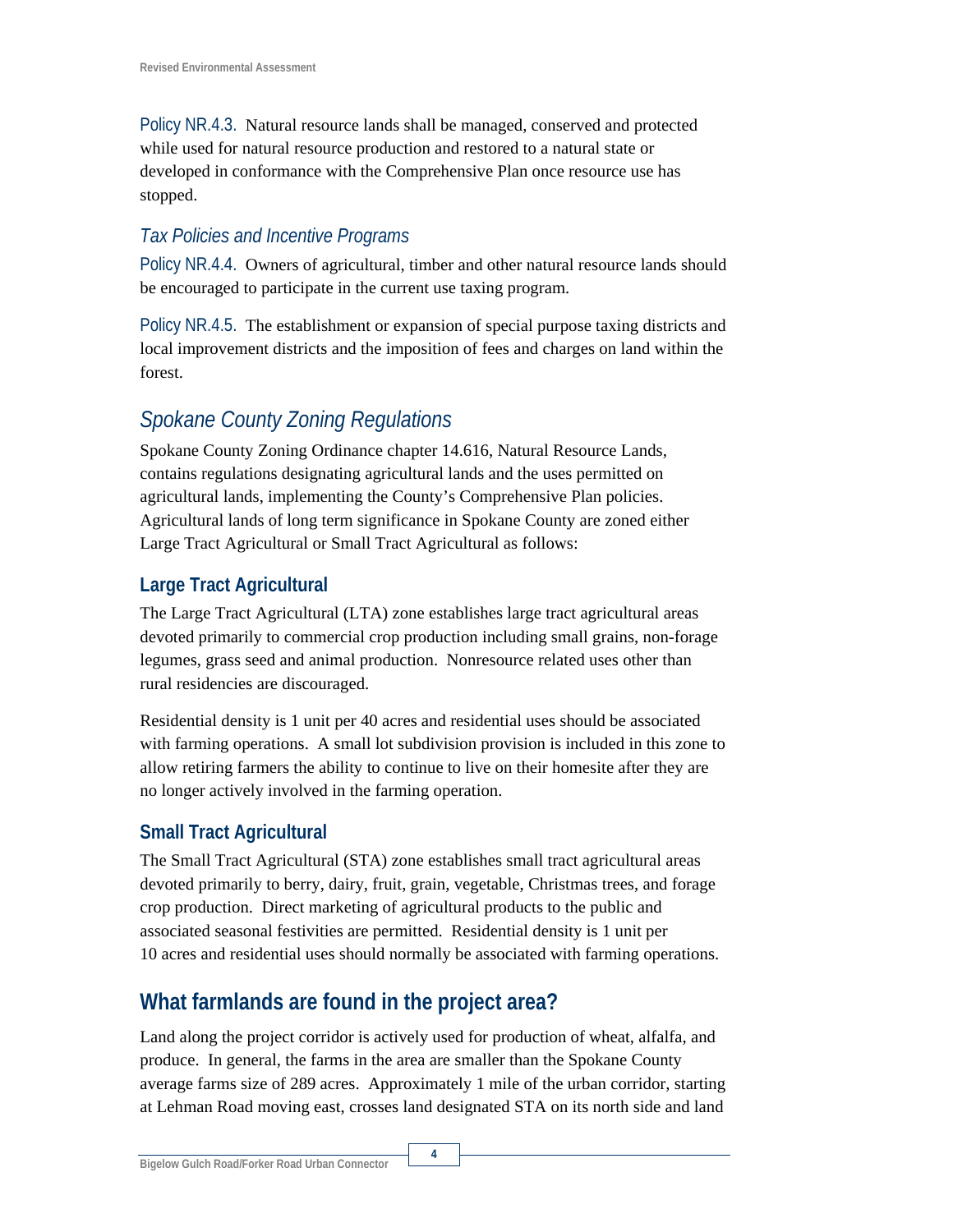zoned Rural Traditional on the south, the next 1.7 miles of the corridor crosses land zoned STA on both sides of the alignment. Not all of the land along the corridor being farmed is located in the STA zone some farmed land is also found in land zoned STA, but some of the farmed area is located in areas zoned Rural Traditional or Rural Conservation.

Approximately 34 acres of the farmland that will be converted by the project to rights-of-way is defined as "prime farmland" based on the Spokane County Soil Survey (SCS 1968) and consultation with NRCS. Prime farmland refers to land that has the best combination of physical and chemical characteristics for producing agricultural commodities with minimum inputs of fuel, fertilizer, pesticides, and labor without intolerable soil erosion and that is being used to produce livestock or timber.

### **What alternative routes in the agricultural impact area were considered?**

Several initial alternative routes were considered by the county before arriving at the preferred alternative which is evaluated in this EA. For a more detailed description of those initial alternatives refer to section 3.1.1 of the Revised EA. Those alternatives were not selected for a variety of reasons including significant loss or conversion farmland because the alternatives would cross undeveloped (i.e., no existing roadway) land that was currently in use as farmlands.

## **What impacts would the Urban Connector have on farmlands, and how would the County mitigate those impacts?**

The portion of the Urban Connector that extends through designated farmland follows the existing Bigelow Gulch right-of-way. Therefore, impacts are limited to farmland impacted by roadway expansion. Of the approximate 101 acres of farmland within the project corridor, approximately 50 acres would be converted to roadway and drainage facilities, cut banks, or included in the right-of-way. Additional farmassociated land (i.e., driveways, outbuildings, etc.) would also be converted to rightof-way). Some farmland within the right-of-way would continue to be available for farming on a lease basis (Brueggeman pers. comm.). Access to farmland use would not be prevented by the Bigelow Gulch project, and in fact would better accommodate farm equipment due to wider shoulders, two travel lanes in each direction, and the center turn lane to provide easier road crossing than what currently occurs.

The NRCS evaluation identified 1,081,493 acres as farmable within Spokane County, 61 percent of which falls under the definitions of farmland in the FPPA. According to the NRCS evaluation, the amount of farmland that would be converted in the proposed project corridor accounts for 0.0093% percent of the farmland in Spokane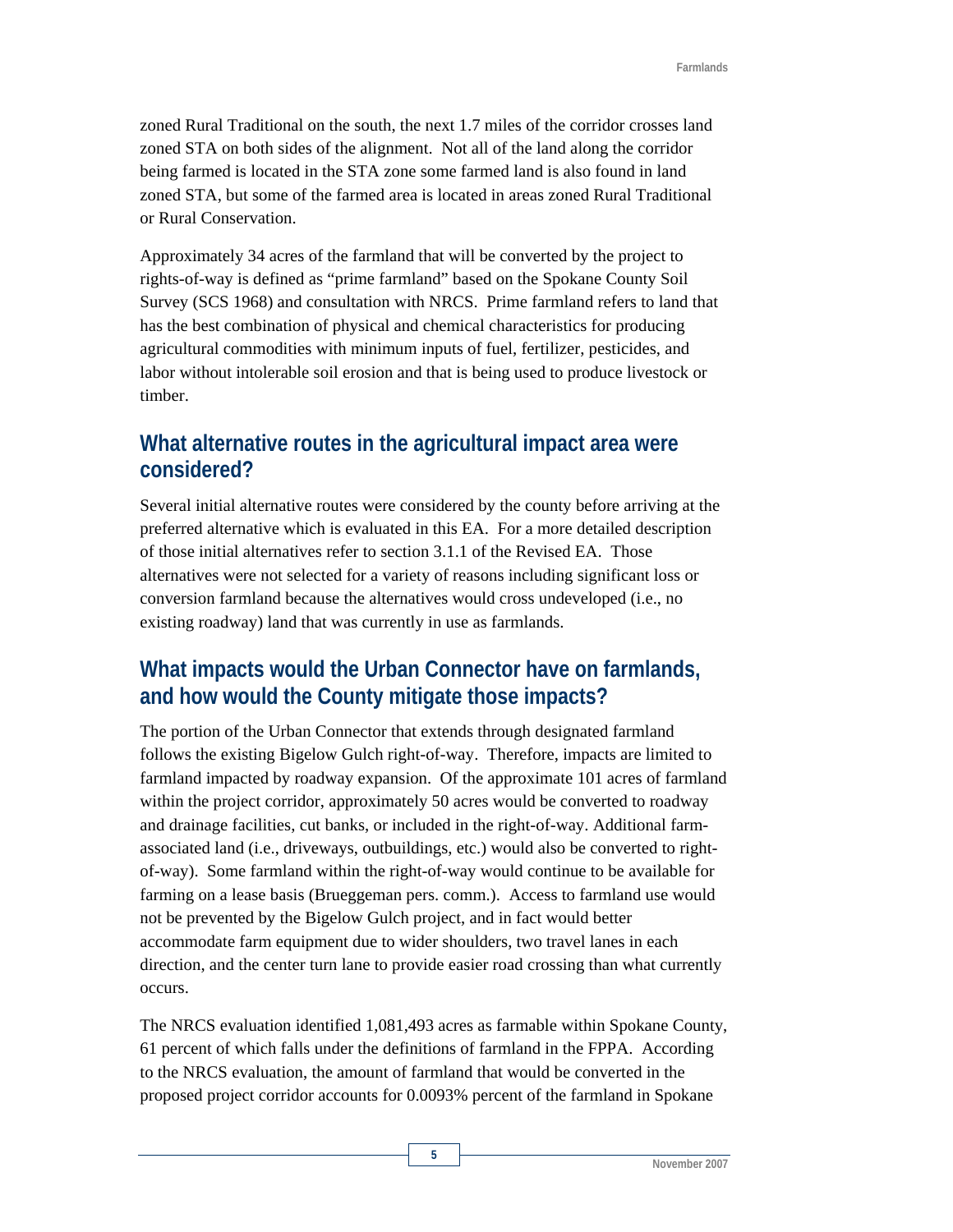County. The NRCS uses this information to evaluate whether there are farmlands subject to the FPPA requiring protection in the project area. The farmlands in the project area scored a 154 points and therefore do not need to be considered further for protection by the federal agency.

## **What would happen to farmlands in the project area if the County did not build the Urban Connector? (No Action Alternative)**

The No Build Alternative assumes that the proposed project would not be constructed and that no right of way acquisition would be required. Therefore, no direct impacts to farmlands are expected.

## **References**

- Brueggeman, Robert. Spokane County Engineer. Personal communication with Jon Ives, March 6, 2007.
- Spokane County. 2004. Countywide Planning Policies for Spokane County. Amended December 14, 2004. Available: <http://www.spokanecounty.org/BP/Documents/CWPP/cwpp.pdf>. Accessed: March 2007.
	- -. 2001. Spokane County Comprehensive Plan. Amended March 13, 2007. Spokane County Public Works Division of Planning. Available: <http://www.spokanecounty.org/BP/Documents/CompPlan/TOC.pdf>. Accessed: March 2007.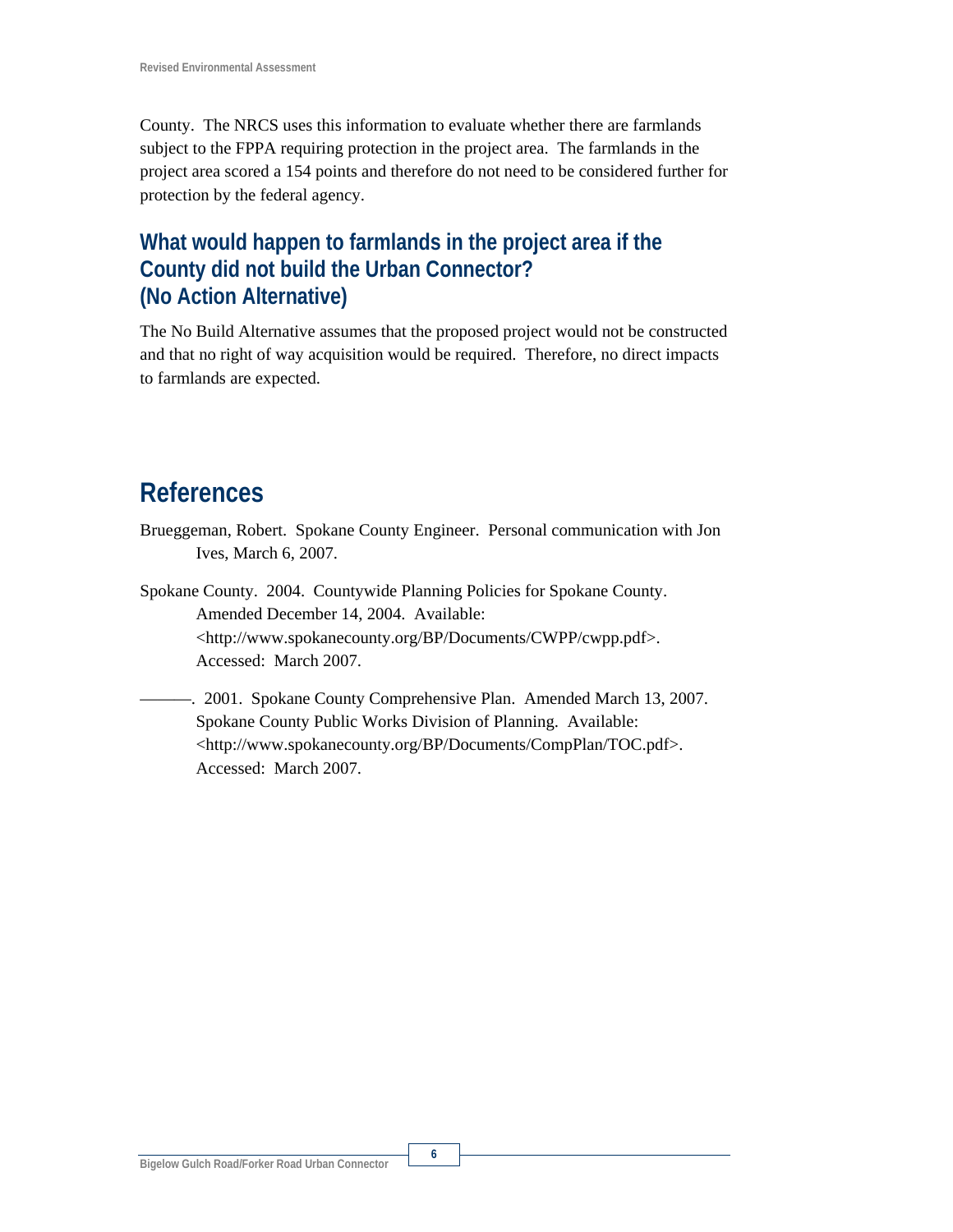NRCS 106 Form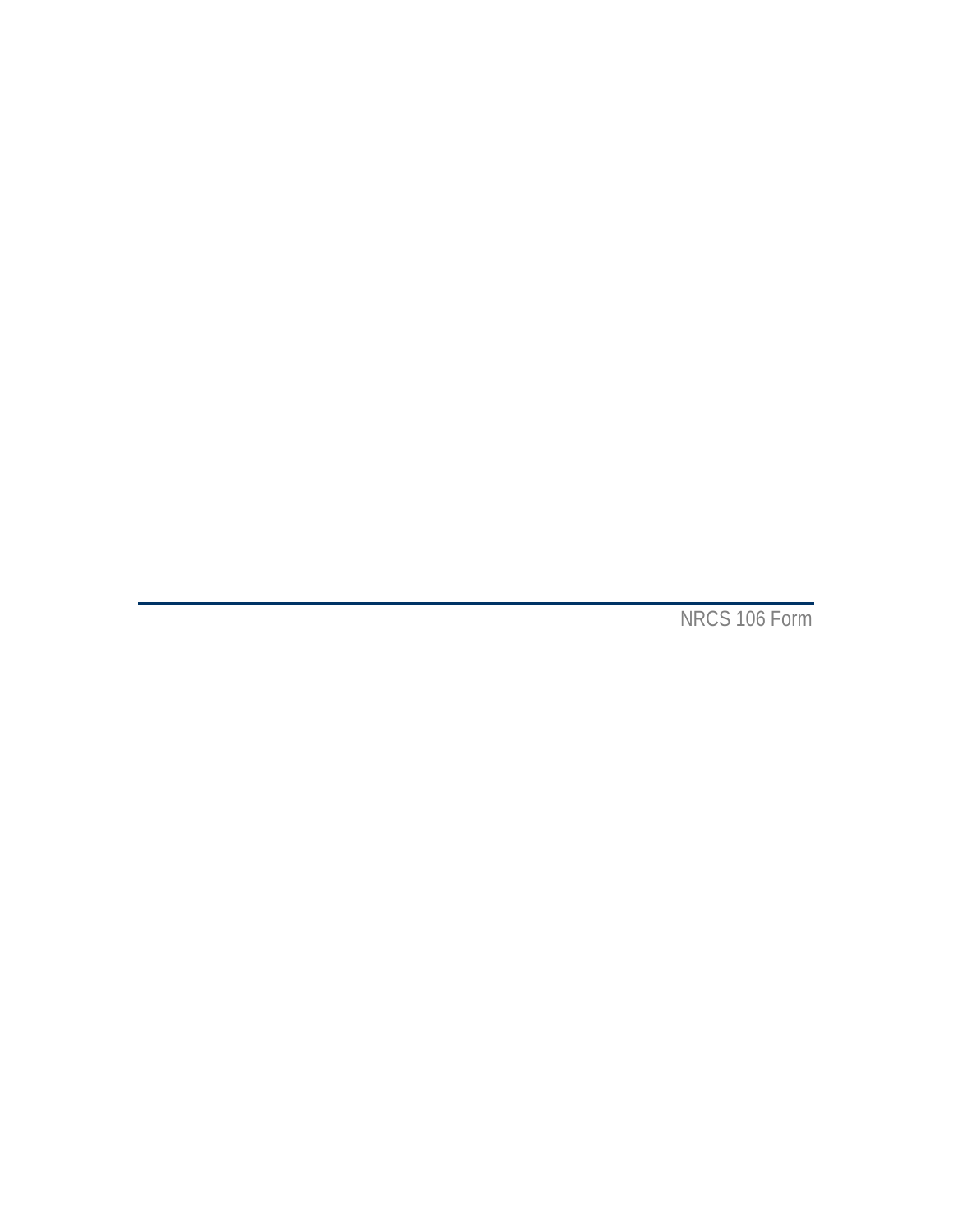

Natural Resources Conservation Service MLRA Soil Survey Office 8815 E. Mission Suite B Spokane Valley, WA 99212

phone 509-924-7370 fax 509-924-7787 web site www.wa.nrcs.usda.gov

Jonathan Ives **Principal Scientist** Jones & Stokes 11820 Northup Way, Suite E300 Bellevue, WA 98005-1946

RE: Bigelow Gulch/Forker Road FPPA

Dear Mr. Ives:

Enclosed please find a completed 106 form. I've completed part II, IV, and V of the form. Please call me if you have any questions or if I may be of any further assistance.

Sincerely, Mini ms

Christopher S. Miller MLRA Soil Survey Project Leader

The Natural Resources Conservation Service provides leadership in a partnership effort to help people conserve, maintain, and improve our natural resources and environment.